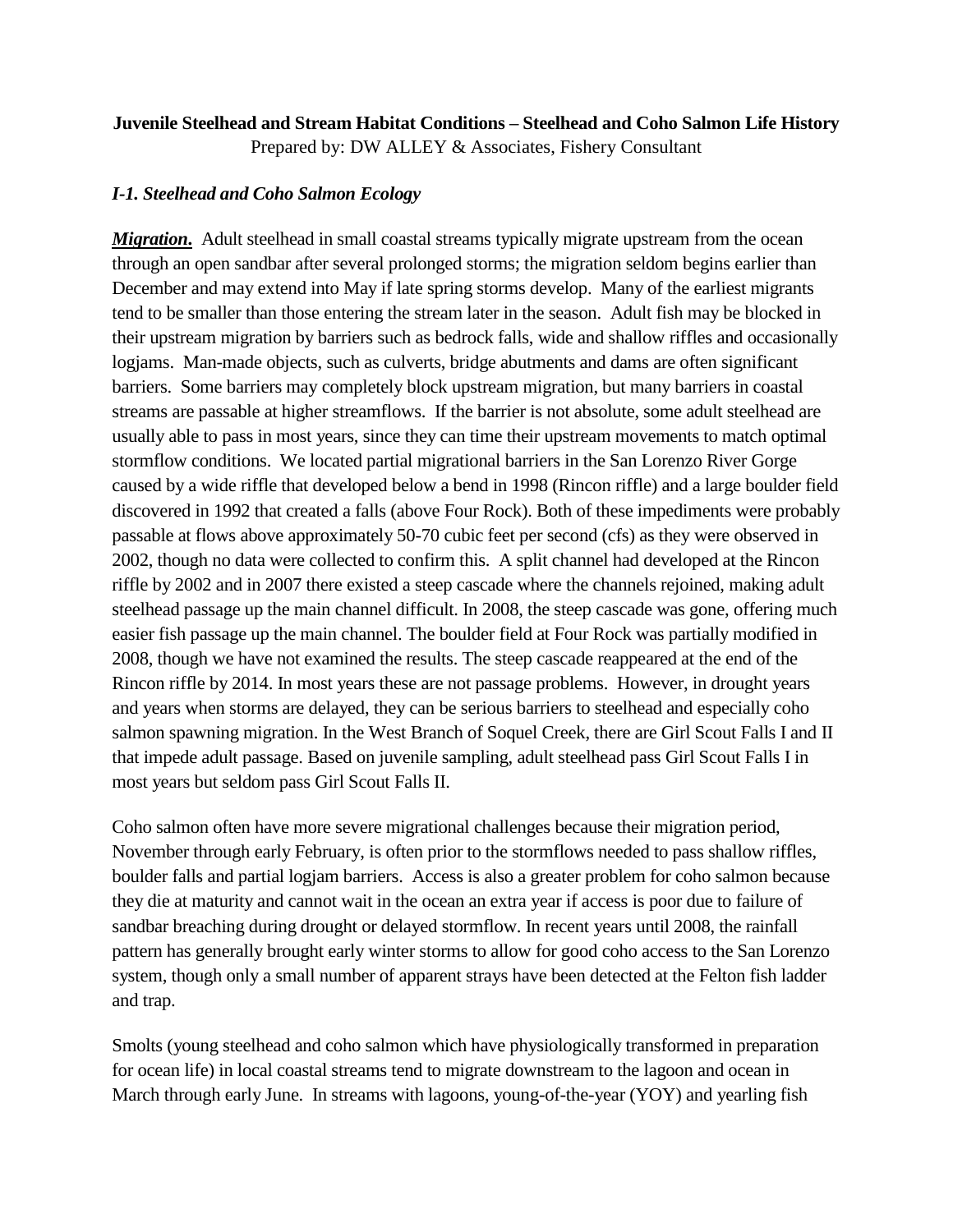may spend several months in this highly productive lagoon habitat and grow rapidly. In some small coastal streams, downstream migration can occasionally be blocked or restricted by low flows due primarily to heavy streambed percolation or early season stream diversions. Flashboard dams or sandbar closure of the stream mouth or lagoon are additional factors that adversely affect downstream migration. However, for most local streams, downstream migration is not a major problem except under drought conditions.

**Spawning.** Steelhead and coho salmon require spawning sites with gravels (from 1/4" to 3 1/2") diameter) having a minimum of fine material (sand and silt) and with good flows of clean water moving over and through them. Flow of oxygenated water through the redd (nest) to the fertilized eggs is restricted by increased fine materials from sedimentation and cementing of the gravels with fine materials. Flushing of metabolic wastes is also hindered. These restrictions reduce hatching success. In many local streams, steelhead appear to successfully utilize spawning substrates with high percentages of coarse sand, which probably reduces hatching success. Steelhead spawning success may be limited by scour from winter storms in some Santa Cruz County streams. Steelhead that spawn earlier in the winter are more likely to have their redds washed out or buried by the greater number of winter and spring storms that will follow. However, unless hatching success has been severely reduced, survival of eggs and alevins is usually sufficient to saturate the limited available rearing habitat in most small coastal streams and San Lorenzo tributaries. However, in the mainstem San Lorenzo River downstream of the Boulder Creek confluence, spawning success in the river may be an important limiting factor. YOY fish production is related to spawning success, which is a function of the spawning habitat quality, the pattern of storm events and ease of spawning access to upper reaches of tributaries, where spawning conditions are generally better.

*Rearing Habitat***.** In the mainstem San Lorenzo River, downstream of the Boulder Creek confluence, many steelhead require only one summer of residence before reaching smolt size. This is also the case in the Soquel Creek mainstem and lagoon. Except in streams with high summer baseflows (greater than about 0.2 to 0.4 cubic feet per second (cfs) per foot of stream width), steelhead require two summers of residence before reaching smolt size. This is the case for most juveniles inhabiting San Lorenzo River tributaries and the mainstem upstream of the Boulder Creek confluence. This is also the case for most juveniles in the East and West Branches of Soquel Creek, the Aptos watershed (except its lagoon) and the Corralitos sub-watershed except in wetter years such as 2006. Juvenile steelhead are generally identified as YOY (first year) and yearlings (second year). The slow growth and often two-year residence time of most local juvenile steelhead indicate that the year class can be adversely affected by low streamflows or other problems (including overwintering survival) during either of the two years of residence. Nearly all coho salmon, however, smolt after one year under most conditions, despite their smaller size.

Growth of YOY steelhead and coho salmon appears to be regulated by available insect food (determined by substrate conditions in fastwater habitat and insect drift rate), although escape cover (hiding areas, provided by undercut banks, large rocks which are not buried or "embedded" in finer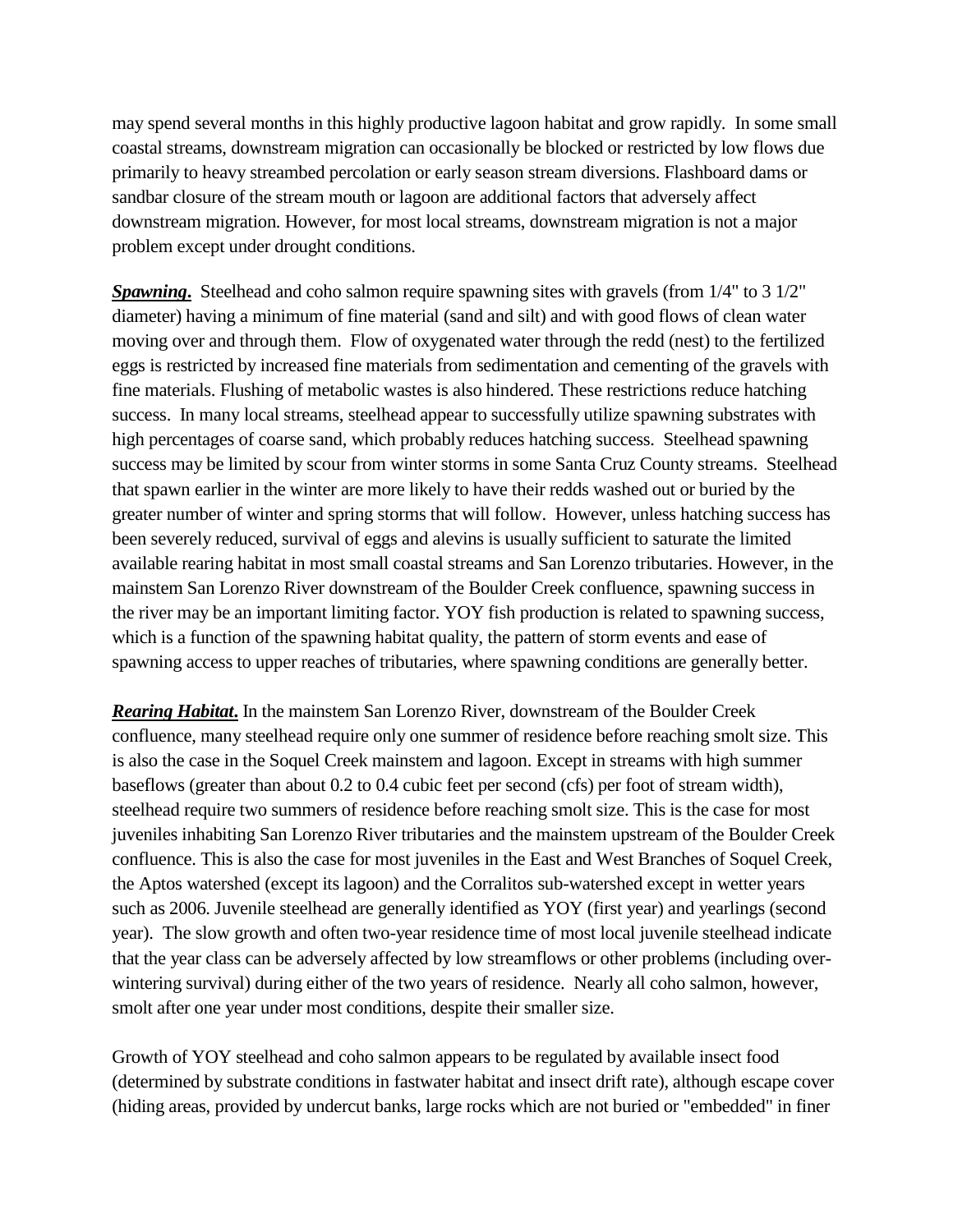substrate, surface turbulence, etc.) and water depth in pools, runs and riffles are also important in regulating juvenile numbers, especially for larger fish. Densities of yearling and smolt-sized steelhead in small streams, the upper San Lorenzo (upstream of the Boulder Creek confluence) and San Lorenzo tributaries, are usually regulated by water depth and the amount of escape cover during low-flow periods (July−October) and by over-winter survival in deep and/or complex pools. In most small coastal streams, availability of this "maintenance habitat" provided by depth and cover appears to determine the number of smolts produced (**Alley 2006a; 2006b; 2007; Smith 1982**). Abundance of food (aquatic insects and terrestrial insects that fall into the stream) and fastwater feeding positions for capture of drifting insects in "growth habitat" (provided mostly in spring and early summer) determine the size of these smolts. Study of steelhead growth in Soquel Creek has noted that growth is higher in winter-spring compared to summer-fall (**Sogard et al. 2009**). It was determined that in portions of a watershed that are capable of growing YOY juvenile steelhead to smolt size their first growing season (Size Class II =>75 mm Standard Length in fall), the density of YOY that obtain this size was positively associated with the mean monthly streamflow for May– September (**Alley et al. 2004**). Furthermore, it has been shown that the density of slower growing YOY in tributaries was positively associated with the annual minimum annual streamflow (**Alley et al. 2004**). Aquatic insect production is maximized in unshaded, high gradient riffles dominated by relatively unembedded substrate larger than about 4 inches in diameter.

Growth of yearling steelhead shows a large increase during the period of March through June. Larger steelhead then may smolt as yearlings. For steelhead that stay a second summer, mid to late summer growth is very slight in many tributaries (or even negative in terms of weight) as reduced flow eliminates fastwater feeding areas and reduces insect production and drift. A short growth period may occur in fall and early winter after leaf drop from riparian trees, after increased streamflow from early storms, and before water temperatures decline below about 48ºF or water clarity becomes too turbid for feeding. The "growth habitat" provided by higher flows in spring and fall (or in summer for the mainstem San Lorenzo River) is very important, since ocean survival to adulthood increases exponentially with smolt size.

During summer in the mainstem San Lorenzo River, downstream of the Boulder Creek confluence, steelhead use primarily fastwater habitat where insect drift is greatest. This habitat is found in deeper riffles, heads of pools and faster runs. YOY and small yearling steelhead that have moved down from tributaries can grow very fast in this habitat if streamflows are high and sustained throughout the summer. The shallow riffle habitat in the upper mainstem is used almost exclusively by small YOY, although most YOY are in pools. In the warm mainstem Soquel Creek, downstream of Moores Gulch, juvenile steelhead use primarily heads of pools in all but the highest flow years, with some YOY using shallower runs and riffles. In the Soquel mainstem, upstream of Moores Gulch, and in the two branches (East and West), juvenile steelhead use primarily pool habitat and deeper step-runs where cover is available. Riffles are used primarily by small YOY in the upper mainstem more so than in the branches, where they are shallower.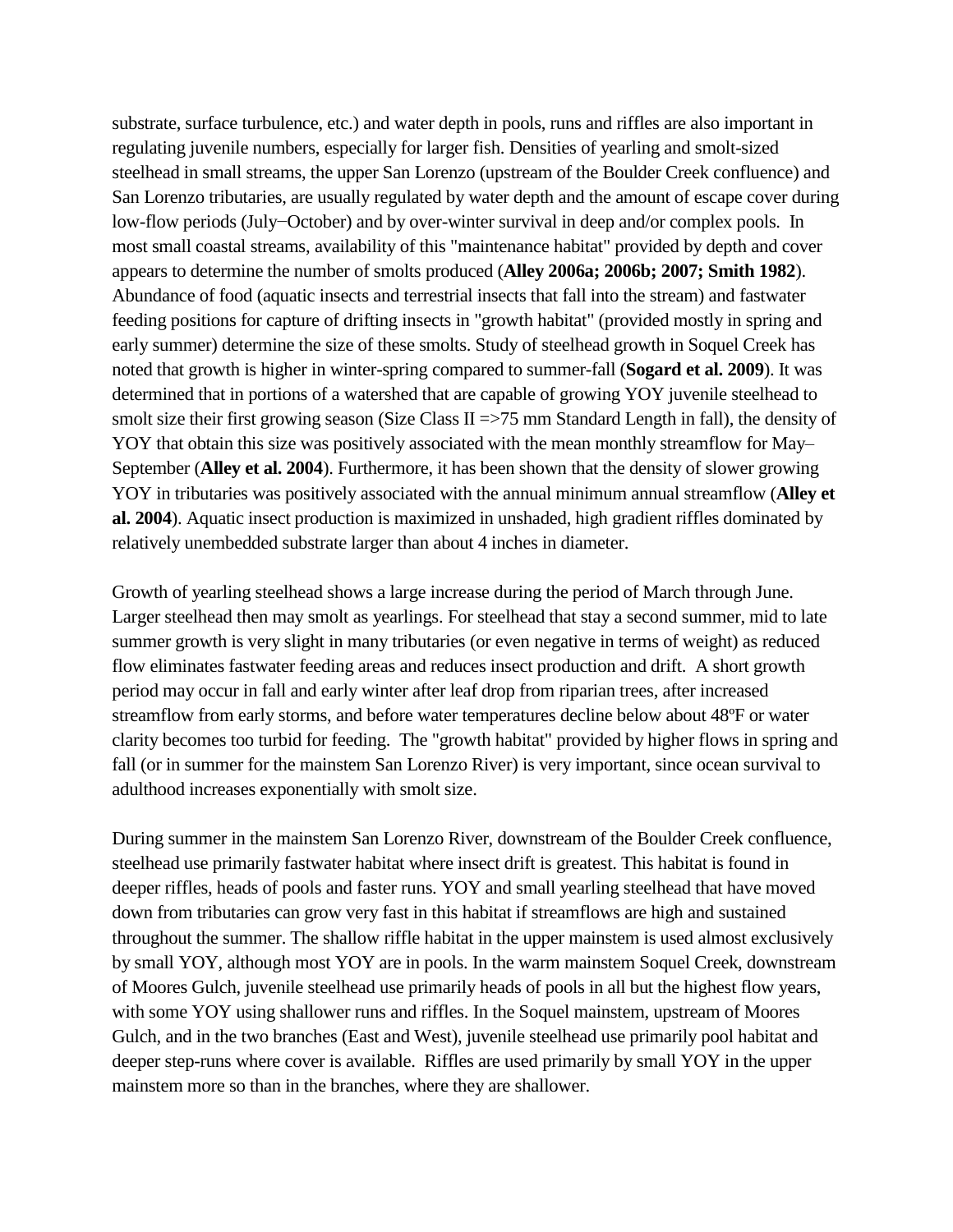In summer in San Lorenzo tributaries, the upper San Lorenzo mainstem above the Boulder Creek confluence, in the Aptos watershed and in the Corralitos sub-watershed, the primary habitat for soon-to-smolt steelhead and smaller YOY is pools and step-runs because riffles and runs are very shallow. Riffle and run habitat offers limited escape cover. Primary feeding habitat is at the heads of pools and in deeper pocket water of step-runs. The deeper the pools, the more value they have. Higher streamflow enhances food availability, surface turbulence (as overhead cover) and habitat depth, all factors that increase steelhead densities and growth rates. Where found together, young steelhead use pools and fastwater in riffles and runs/step-runs, while coho salmon use primarily pools, being poorer swimmers.

Juvenile steelhead captured during fall sampling included a smaller size class of juveniles less than (<) 75 mm (3 inches) Standard Length (SL); these fish would almost always require another growing season before smolting. The larger size class included juveniles 75 mm SL or greater  $(\Rightarrow)$ and constituted fish that are called "soon-to-smolt size" because a majority will likely out-migrate the following spring and because fish smaller than this very rarely smolt the following spring. Smolt size was based on scale analysis of out-migrant smolts captured in 1987-89 in the lower San Lorenzo River. This size class in fall may include fast growing YOY steelhead inhabiting the mainstems of the San Lorenzo River and Soquel Creek, lower reaches of larger San Lorenzo tributaries, and lower reaches of Corralitos and Aptos creeks. It also includes slower growing yearlings and older fish inhabiting all watershed reaches.

The lower San Lorenzo mainstem below Zayante Creek typically has sufficient baseflow every year to grow a high proportion of YOY to smolt size in one year, as does lower Soquel Creek below Moores Gulch. In these lower reaches with high growth potential, factors that determine YOY densities are important in determining soon-to-smolt densities, such as number of adult spawners, spawning success and/or recruitment of YOY from nearby tributaries.

There is a group of sites with intermediate YOY growth potential which may produce a higher proportion of YOY that reach potential smolt size by fall in addition to yearlings if streamflow is high and/or YOY densities are low. These reaches include the middle mainstem San Lorenzo between Boulder and Zayante creek confluences, upper Soquel mainstem above the Moores Gulch confluence, lower East Branch Soquel, Aptos Creek mainstem and lower Corralitos below Rider Creek confluence. In above average baseflow years, these reaches are relatively productive for soon-to-smolt-sized YOY unless large, late stormflows reduce YOY survival or insufficient adults spawn after the late storms to saturate habitat with YOY.

A basic assumption in relating juvenile densities to habitat conditions where they are captured is that juveniles do not move substantially from where they are captured during the growing season. This assumption is reasonable because at sites in close proximity, such as adjacent larger